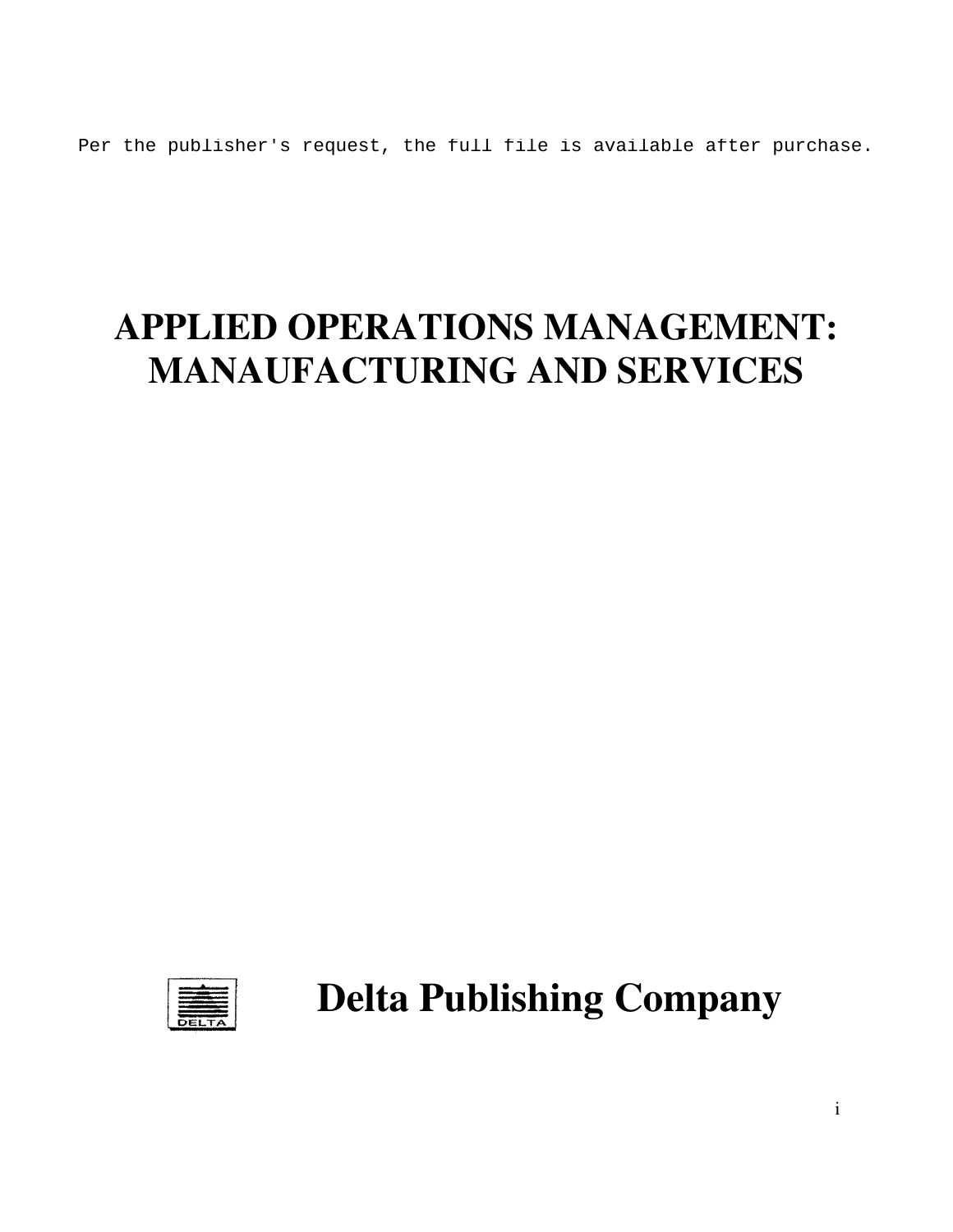Copyright 2008 *by*

## DELTA PUBLISHING COMPANY

P.O. Box 5332, Los Alamitos, CA 90721-5332

All rights reserved. No part of this course may be reproduced in any form or by any means, without permission in writing from the publisher.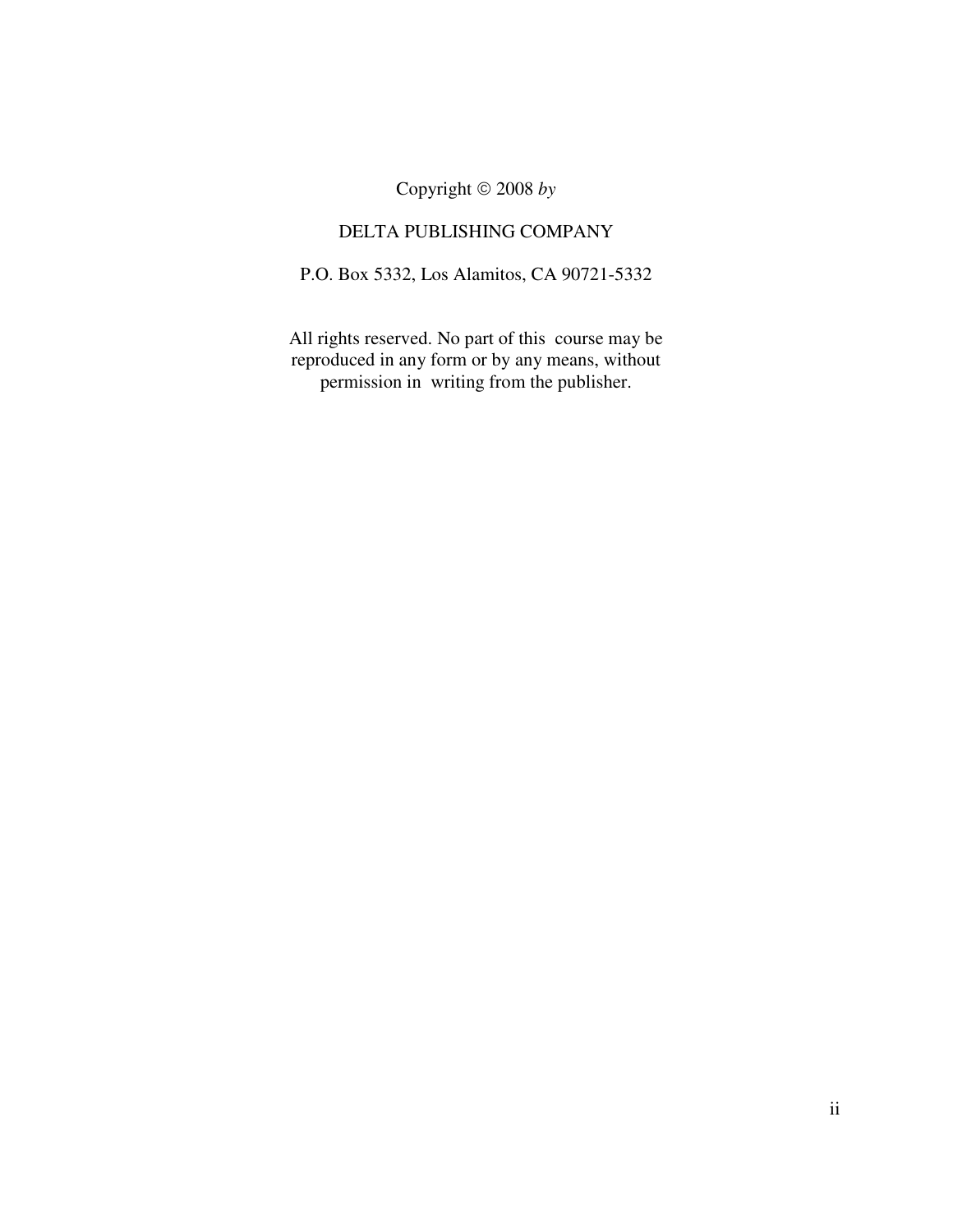## **PREFACE**

*Applied Operations Management* provides a clear and concise introduction to *operations management*, which involves the planning, coordinating, and executing of all activities that create goods or services. The course *operations management* is offered in a variety of titles including *production/operations management*, *analysis for production systems*, *design and engineering of production systems*, etc.

 This course focuses on the fundamentals and essentials needed to understand how operations strategies are carried out and they are tackled using new concepts and tools. It illustrates decisions with many solved problems to test and help students reinforce their understanding of the subject. It covers many application-oriented problems that help readers to relate, to integrate, to discover, and, in general, to gain useful insights. Further, many business professionals can benefit from this up-to-date course containing the latest techniques and methods.

 The course presents, in an integrated fashion, much of the material covered in the exams leading to professional status as a Certified Production and Inventory Manager (CPIM). The CPIM exams and certification are administered by the American Production and Inventory Control Society (APICS).